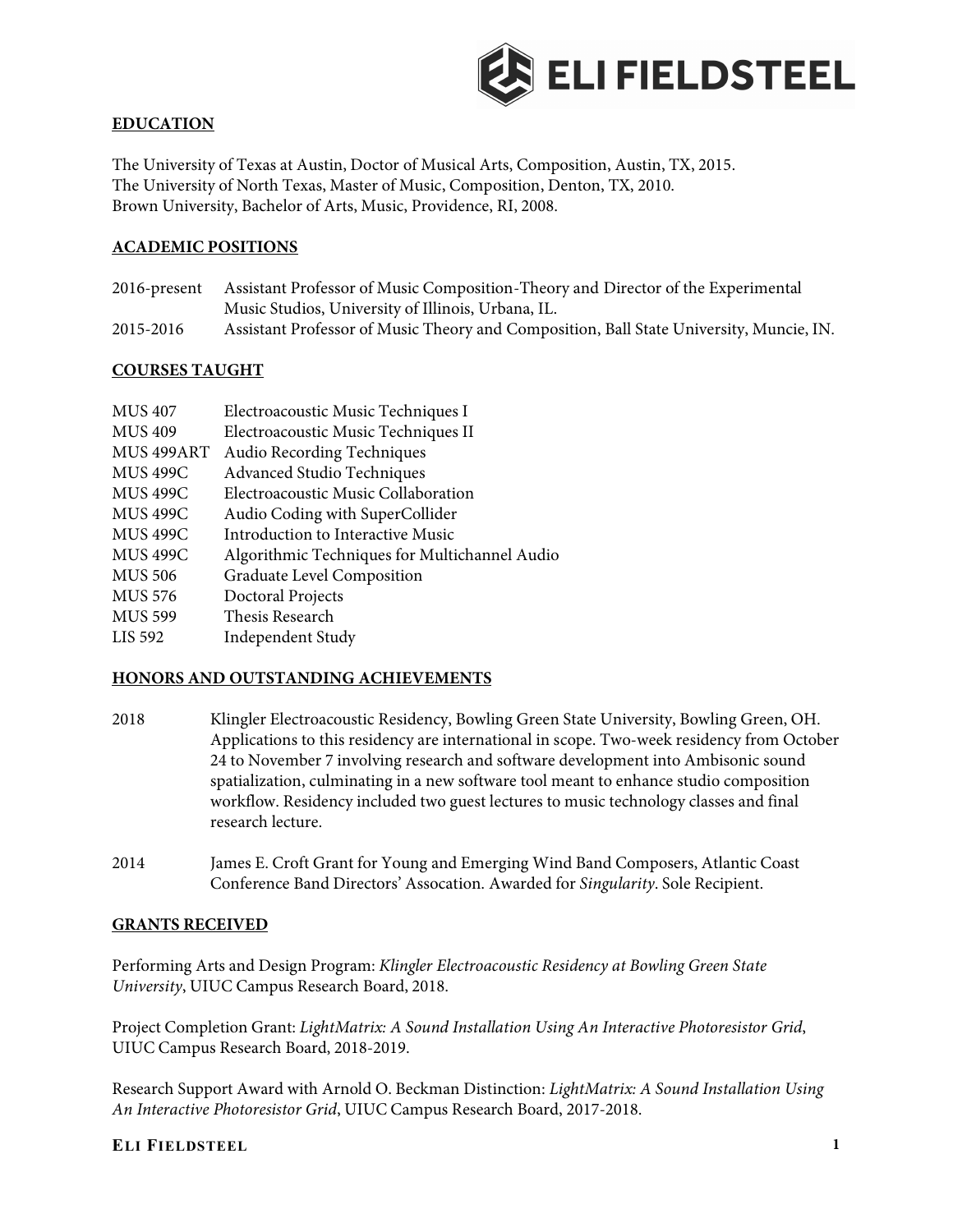

### **ORIGINAL COMPOSITIONS AND PERFORMANCES**

- 1. *Live Coding Improvisation I* (2019). Premiered by Eli Fieldsteel, Immersion Festival, Independent Media Center, Urbana, IL (May 3, 2019).
- 2. *Depth of Field*, tenor saxophone, light-sensitive control surface, and interactive stereophonic sound (2018). Premiered by Nathan Mandel and Eli Fieldsteel, Studio Theatre, Krannert Center for the Performing Arts (KCPA), University of Illinois, Urbana, IL (November 15, 2018).
- 3. *Nose Dive*, wind controller, touch controllers, and interactive stereophonic sound (2017). Premiered by Nathan Mandel and Eli Fieldsteel, Studio Theatre, Krannert Center for the Performing Arts (KCPA), University of Illinois, Urbana, IL (November 10, 2017). Performances include: World Saxophone Congress, Zagreb, Croatia (July 11, 2018), Electronic Music Midwest Festival, Lewis University, Romeoville, IL (October 12, 2018), Studio Theatre, KCPA, University of Illinois, Urbana, IL (November 15, 2018).
- 4. *Invisible Ink*, Wacom pen and tablet controller and interactive octophonic sound (2016). Premiered by Eli Fieldsteel, National Conference for the Society for Electro-Acoustic Music in the United States (SEAMUS), Saint Cloud State University, St. Cloud, MN (April 22, 2017). Performances include: New York City Electroacoustic Music Festival (NYCEMF), Abrons Art Center, New York City, NY (June 21, 2017), Electronic Music Midwest Festival, Performing Arts Center, Kansas City Kansas Community College, Kansas City, KS (September 23, 2017), Terry Concert Hall, Electroacoustic Barn Dance Festival, Jacksonville University, Jacksonville, FL (February 8, 2018), Sursa Hall, Ball State University New Music Festival, Ball State University, Muncie, IN (March 17, 2018).
- 5. *Brain Candy*, sensor gloves and interactive quadraphonic sound (2015). Premiered by Eli Fieldsteel, National Conference of the Society for Electro-Acoustic Music in the United States (SEAMUS), Georgia Southern University, Statesboro, GA (Feburary 13, 2016). Performances include: EM|Three Concert, Sursa Hall, Ball State University, Muncie, IN (February 23, 2016), Electronic Music Midwest Festival, Philip Lynch Theatre, Lewis University, Romeoville, IL (October 13, 2016), Electronic Music Eastern Conference, Eastern Illinois University, Charleston, IL (February 23, 2017), Third Practice Festival, University of Richmond, Richmond, VA (November 3, 2017), Poetronica Festival, National Centre for Contemporary Art, Moscow, Russia (April 20, 2018).
- 6. *With Oui*, six dancers, motion sensor, interactive video, live electronic sound (2015). Collaboration with Jeff Kurihara, video designer, and Billie Secular and Ladonna Matchett, choreographers. Premiered at Ears, Eyes + Feet, B. Iden Payne Theatre, The University of Texas at Austin, Austin, TX (May 8, 2015). Performances include: EM|Two Concert, Sursa Hall, Ball State University, Muncie, IN (November 16, 2015), Center for Arts and Entertainment Technology Program Launch Event, Brazos Hall, Austin, TX (February 25, 2016).
- 7. *Singularity*, wind ensemble and live electronics (2014). Premiered by The University of North Carolina Chapel Hill Wind Ensemble, Evan Feldman conducting. Memorial Hall, University of North Carolina Chapel Hill, Chapel Hill, NC (November 23, 2015). Performances include: The University of Texas Wind Symphony, Scott Hanna conducting. Bates Recital Hall, The University of Texas, Austin, TX (October 5, 2016), University of Prince Edward Island Wind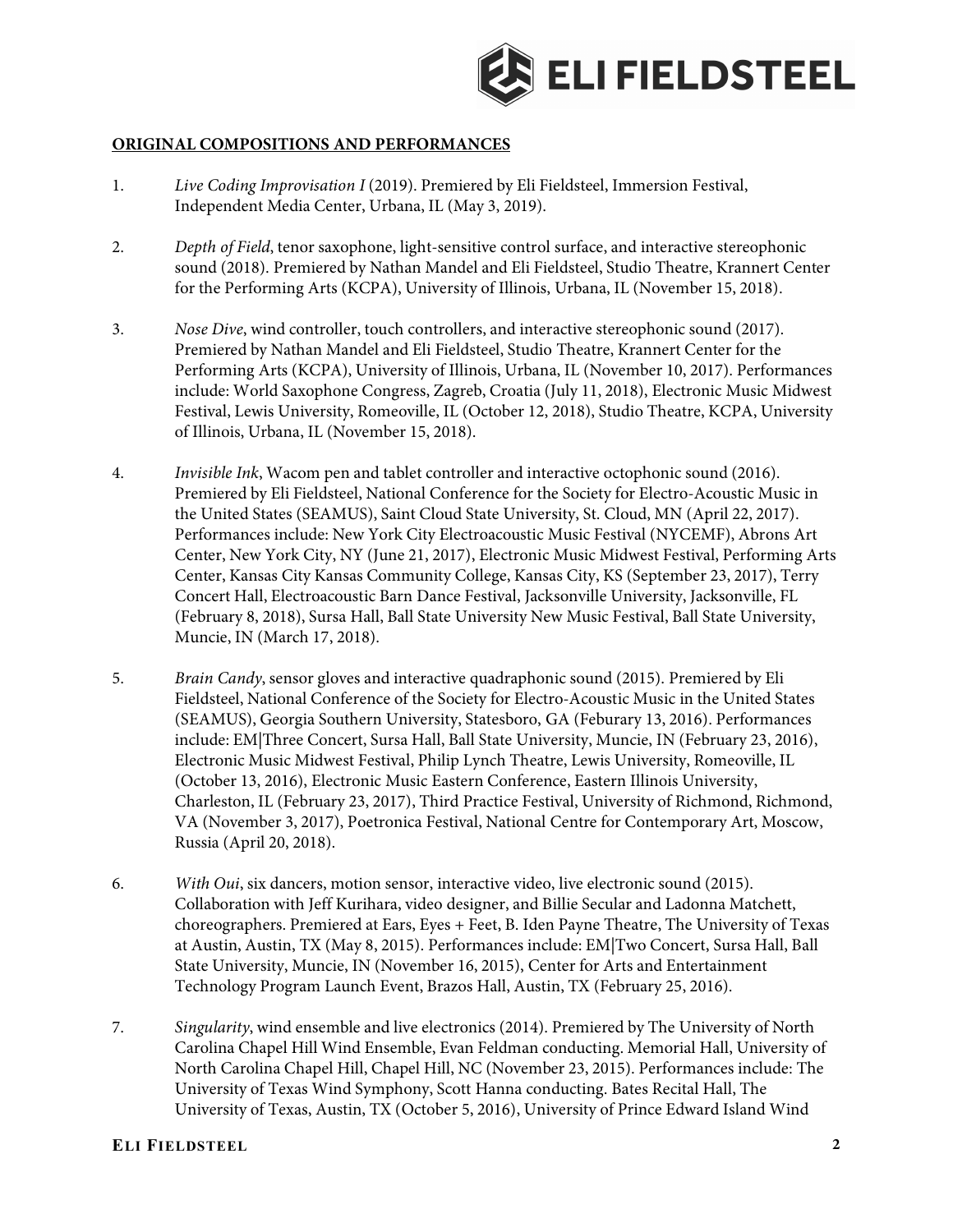

Symphony, Karem Simon conducting. Dr. Steel Recital Hall, Charlottetown, Prince Edward Island, Canada (March 2, 2017), Clemson University Symphonic Band, Mark Spede conducting. Brooks Center for the Performing Arts, Clemson University, Clemson, SC (March 6, 2017), University of Prince Edward Island Wind Symphony, Karem Simon conducting. Paul O'Regan Hall, Halifax Central Library, Halifax, Nova Scotia, Canada (March 11, 2017), University of Prince Edward Island Wind Symphony, Karem Simon conducting. Park Royal United Church, Charlottetown, Prince Edward Island, Canada (March 31, 2017).

- 8. *Sixxis*, solo percussion (2014). Premiered by Matt Teodori, line upon line percussion, 60-in-Sixty, Fusebox Festival, Ground Floor Theatre, Austin, TX (December 9, 2014).
- 9. *Genetic Anomalies*, dancers, motion sensors, interactive video, live electronic sound (2014). Collaboration with Rodrigo Carvalho, video designer, and Mackenzie Taylor, choreographer. Premiered at Ears, Eyes + Feet, B. Iden Payne Theatre, The University of Texas at Austin, Austin, TX (May 4 & 5, 2014).
- 10. *Fractus V: Metal Detector*, solo percussion and live stereophonic electronics (2013). Premiered by Adam Groh, Iowa Day of Percussion, Graceland University, Lamoni, IA (March 29 2014). Performances include: Adam Groh, Electronic Music Midwest Festival, Philip Lynch Theatre, Lewis University, Romeoville, IL (October 17 2014), Matt Teodori Electro-Acoustic Recital Series, The University of Texas at Austin, Austin, TX (November 15, 2014), Adam Groh, The International Computer Music Conference, Voertman Hall, The University of North Texas, Denton, TX (September 29, 2015).
- 11. *Fractus IV: Bonesaw*, solo trombone and live quadraphonic electronics (2013). Premiered by Steve Parker, Composition Recital, Grant Recital Hall, The University of Texas at Austin, Austin, TX (April 3, 2013). Performances include: Steve Parker, National Conference of the Society for Electro-Acoustic Music in the United States (SEAMUS), McNally Smith College of Music, St. Paul, MN (April 18, 2013), Steve Parker, Electro-Acoustic Recital Series, McCullough Theatre, The University of Texas at Austin, Austin, TX (November 20, 2013), Dominic Ellis, Trombone Recital, Lawrence University, Appleton, WI (April 1, 2018), Hugh Lindsay, Trombone Recital, University of Kentucky, Lexington, KY (April 15, 2018).
- 12. *Colliders*, dancers and interactive sound (2013). Collaboration with Mackenzie Taylor, choreographer. Premiered in B. Iden Payne Theatre, The University of Texas at Austin, Austin, TX (May 3 & 4, 2013). Performances include: National Conference for the Society for Electro-Acoustic Music in the United States (SEAMUS), Virginia Polytechnic Institute and State University, Blacksburg, VA (March 26, 2015), Root Signals Festival, Jacksonville University, Jacksonville, FL (September 12, 2015), Poetronica Festival, National Centre for Contemporary Art, Moscow, Russia (April 20, 2018).
- 13. *The Box*, lighting/video/sound installation (2012). Collaboration with Kate Leahy, lighting designer. Site-specific installation. Premiered in Brockett Theatre, The University of Texas at Austin, Austxn, TX (March 19-21, 2012).
- 14. *No Holds Barred/No Bars Held*, trumpet, two marimbas, and drum set (2011). Commissioned by Jared Broussard, trumpet. Premiered by Jared Broussard, trumpet; David Saad and Kaitlyn Gabos, marimbas; Reese Foster, drum set, Grant Recital Hall, The University of Texas, Austin,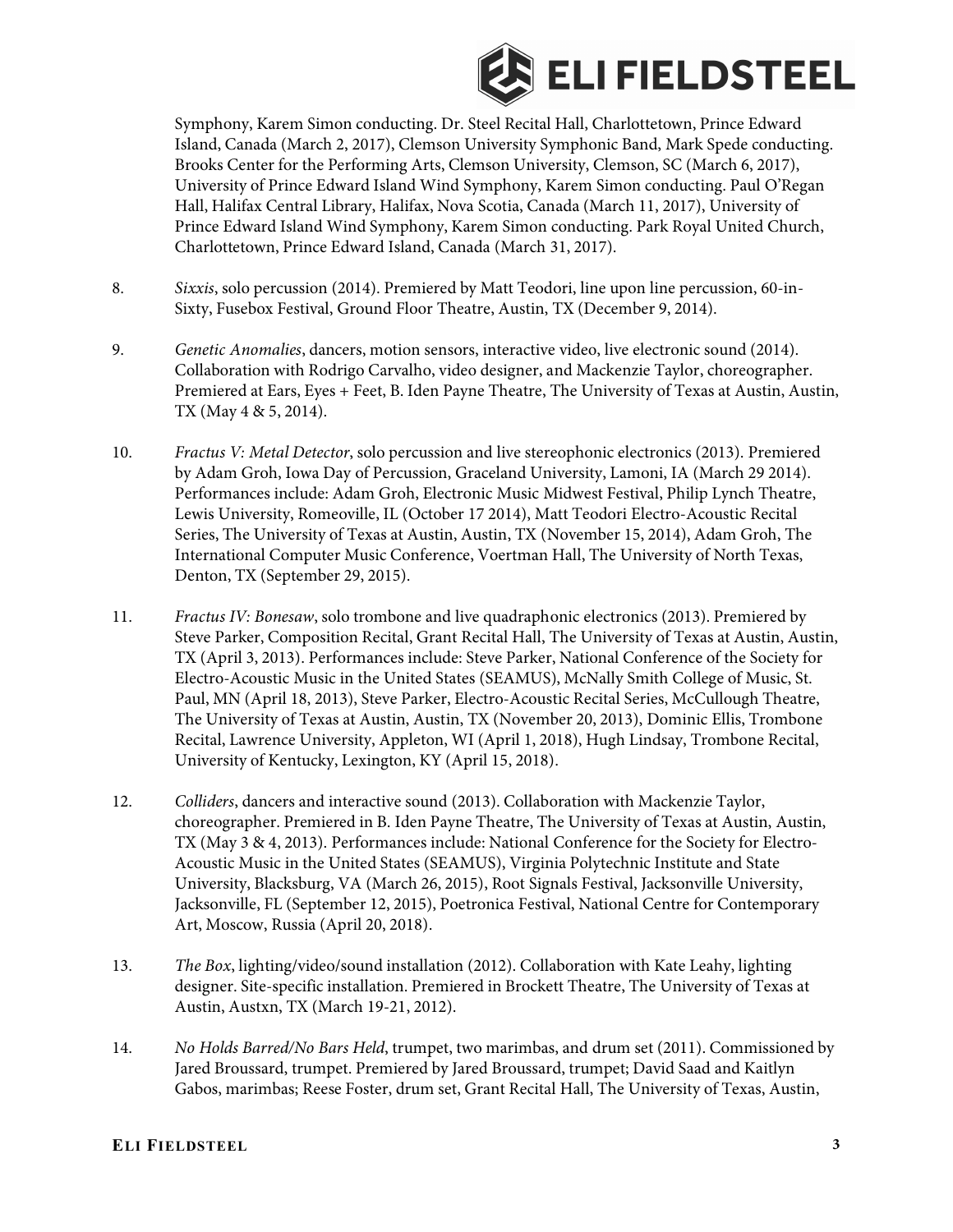

TX (October 3, 2011). Performances include: David Saad, percussion recital (same players), Bates Recital Hall, The University of Texas at Austin, Austin, TX (May 6, 2012).

- 15. *Romanza*, wind ensemble (2011). Premiered by the CLUTCH Wind Ensemble, Bates Recital Hall, The University of Texas at Austin, Austin, TX (January 30, 2014).
- 16. *Short Ride in a Used '98 Honda*, fixed electronic sound (2011). Premiered at the Blanton Museum of Art, Austin, TX (April 22, 2011). Performances include: Electro-Acoustic Recital Series, McCullough Theatre, The University of Texas at Austin, Austin, TX (November 9, 2011), Ears Eyes + Feet, B. Iden Payne Theatre, The University of Texas at Austin, Austin, TX (May 4 & 5, 2012), National Conference of the Society for Electro-Acoustic Music in the United States (SEAMUS), University of Oregon, Eugene, OR (March 31, 2018).
- 17. *Fractus III: Aerophoneme*, solo flute and live quadraphonic electronics (2011, rev. 2012). Premiered by Kenzie Slottow, Jessen Recital Hall, The University of Texas at Austin, Austin, TX (November 17, 2011). Performances include: Lena Kildahl, principal flute, Århus Symphony Orchestra, Royal Academy of Music, Århus, Denmark (April 19, 2012), Kenzie Slottow, Ears Eyes + Feet, B. Iden Payne Theatre, The University of Texas, Austin, TX (May 4 & 5, 2012), Timothy Hagen, Composition Recital, Grant Recital Hall, The University of Texas at Austin, Austin, TX (April 3, 2013), Kenzie Slottow, CEMICircles Festival, Voertman Hall, The University of North Texas, Denton, TX (October 6, 2013), Kenzie Slottow, National Conference for the Society for Electro-Acoustic Music in the United States (SEAMUS), Wesleyan University, Middletown, CT (March 28, 2014), Cassie Lear, Merrill Ellis Intermedia Theatre, Electric LaTex Festival, The University of North Texas, Denton, TX (November 22, 2014), Kenzie Slottow, Blueproject Foundation, Barcelona, Spain (March 21, 2015), Meerenai Shim, KNOB Festival, Fisch Haus, Kichita, KS (November 7, 2015), Meerenai Shim, Center for New Music and Audio Technologies, University of California Berkeley, Berkeley, CA (April 19, 2017), Meerenai Shim, Scholes Street Studio, Brooklyn, NY (November 1, 2017).
- 18. *hEAR TOuch LISTEN*, contact microphones, amplifiers, feedback loops (2011). Collaboration with Architechts Florian Tuerke and Rene Rissland. Site-specific installation. Premiered in Bass Concert Hall Lobby Atrium, The University of Texas at Austin, Austin, TX (October 20, 2011).
- 19. *Fractus II*, viola and live electronics (2011). Premiered by Russell Podgorsek, McCullough Theatre, The University of Texas at Austin, Austin, TX (November 9, 2011).
- 20. *Étude I for SuperCollider*, fixed electronic sound (2010). Premiered in Grant Recital Hall, The University of Texas at Austin, Austin, TX (October 4, 2010).
- 21. *Fractus I*, trumpet and electronic sound (2010). Premiered by Josh Davies, Electric LaTex Festival, Tulane University, New Orleans, LA (October 30, 2010). Performances include: Jared Broussard, Electro-Acoustic Recital Series, McCullough Theatre, The University of Texas at Austin, Austin, TX (November 19, 2010), Marshall P. Yoes, National Conference for the Society for Electro-Acoustic Music in the United States (SEAMUS), Lawrence University, Appleton, WI (February 10, 2012), Samuel Wells, Electroacoustic Barn Dance Festival, University of Mary Washington, Fredericksburg, VA (November 8, 2013), Samuel Wells, Soundhouse A, Ball State University, Muncie, IN (November 1, 2015), Keven Lewis, Smith Recital Hall, University of Illinois, Urbana, IL (February 15, 2017), Keven Lewis, Smith Recital Hall, University of Illinois, Urbana, IL (April 5, 2017), Todd Anderson, Hart Recital Hall, University of Central Missouri,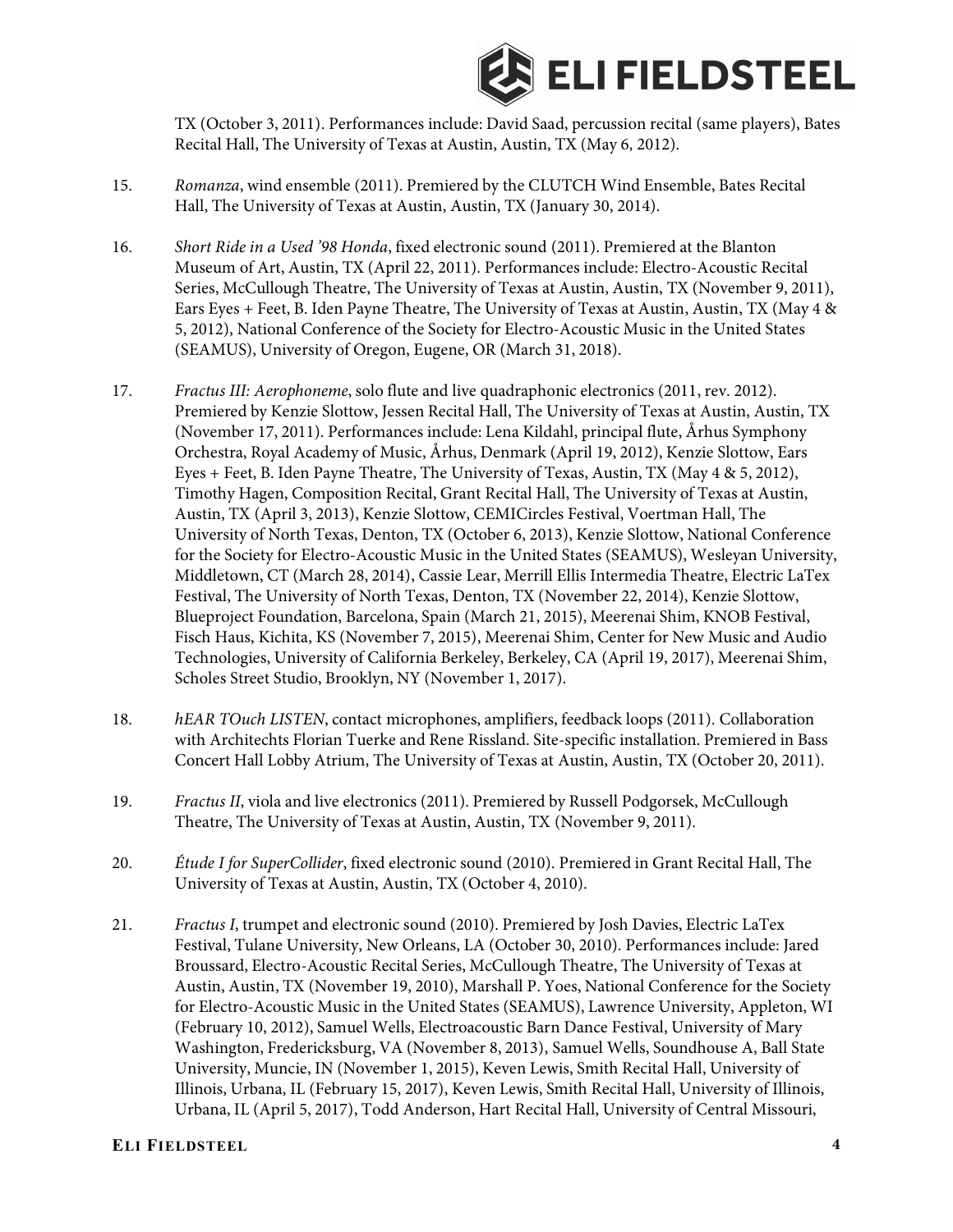

Warrensburg, MO (April 15, 2018), Evan Fowler, University of Iowa, Iowa City, IA (April 16, 2018), Evan Kirshen, State University of New York, Fredonia, NY (April 21, 2018).

- 22. *At The Speed Of Sound*, brass and percussion (2009). Premiered by The UNT Brass Band, Murchison Center for the Performing Arts, The University of North Texas, Denton, TX (November 16, 2009). Performances include: Dallas Wind Symphony, Meyerson Symphony Center, Dallas, TX (February 14, 2012), Illinois Symphonic Band, Sesquicentennial Kickoff Event, Foellinger Great Hall, Krannert Center for the Performing Arts (KCPA), Urbana, IL (February 28, 2017).
- 23. *Fantasy for Wind Symphony*, wind ensemble (2007). Premiered by the Brown Wind Symphony (BWS), Fieldsteel conducting, Brown University, Providence, RI (April 28, 2007). Performances include: Wesleyan Wind Ensemble, Crowell Concert Hall, Middletown, CT (December 2, 2008), Kawagoe Sohwa Wind Ensemble, Tokyo, Japan (February 11, 2010), BWS, Fieldsteel Conducting, Inauguration of Brown University President Christina Paxson, Brown University, Providence, RI (October 27, 2012). BWS, Fieldsteel conducting, Brown University 250th Anniversary Celebration, Brown University, Providence, RI (March 7, 2014), Central Bucks High School West Symphonic Band, Neil Delson conducting, Music Performance Assessment, Pennsylvania Music Educators Association (PMEA), Central Bucks High School East, Doylestown, PA (February 22, 2017).

#### **INVITED LECTURES AND PANELS**

| 2019 | "Where Does Technology Fail Us?," VU3 Symposium, Park City Library, Park City, UT      |
|------|----------------------------------------------------------------------------------------|
|      | $($ July 12 $).$                                                                       |
| 2018 | "Solo Evening Performance of Selected Electroacoustic Works," 10th Annual Poetronica   |
|      | Festival, National Center for Contemporary Arts, Moscow, Russia (April 20). Featured   |
|      | artist, sole American participant. Personal invitation from Pavel and Elvira Zhagun.   |
| 2018 | "Two Lectures on Recent Acoustic and Electroacoustic Compositions and Approaches,"     |
|      | Indiana University, Bloomington, IN (March 21-22).                                     |
| 2017 | Brain Candy, Fieldsteel performing, Third Practice Festival, University of Richmond,   |
|      | Richmond, VA (November 3). Personal invitation from Benjamin Broening.                 |
| 2017 | "Recent Works and Compositional Considerations," Illinois State University, Normal, IL |
|      | (April 4).                                                                             |
| 2017 | "Pre-Concert Masterclass," Electronic Music Eastern, Eastern Illinois University,      |
|      | Charleston, IL (February 23).                                                          |
| 2016 | "Buffers and Audio Sample Management in SuperCollider," The University of Texas at     |
|      | Austin, Austin, TX, (October 4).                                                       |

#### **REFEREED CONFERENCE PRESENTATIONS**

- 1. *LightMatrix: A Sound Installation using a Photoresistor Grid*, VU3 Symposium, Park City Library, Park City, UT (July 11, 2019).
- 2. *Nose Dive*, Electronic Music Midwest Festival, Lewis University, Romeoville, IL (October 12, 2018).
- 3. *Nose Dive*, World Saxophone Congress, Zagreb, Croatia (July 11, 2018).
- 4. *Invisible Ink*, Ball State University New Music Festival, Ball State University, Muncie, IN (March 17, 2018).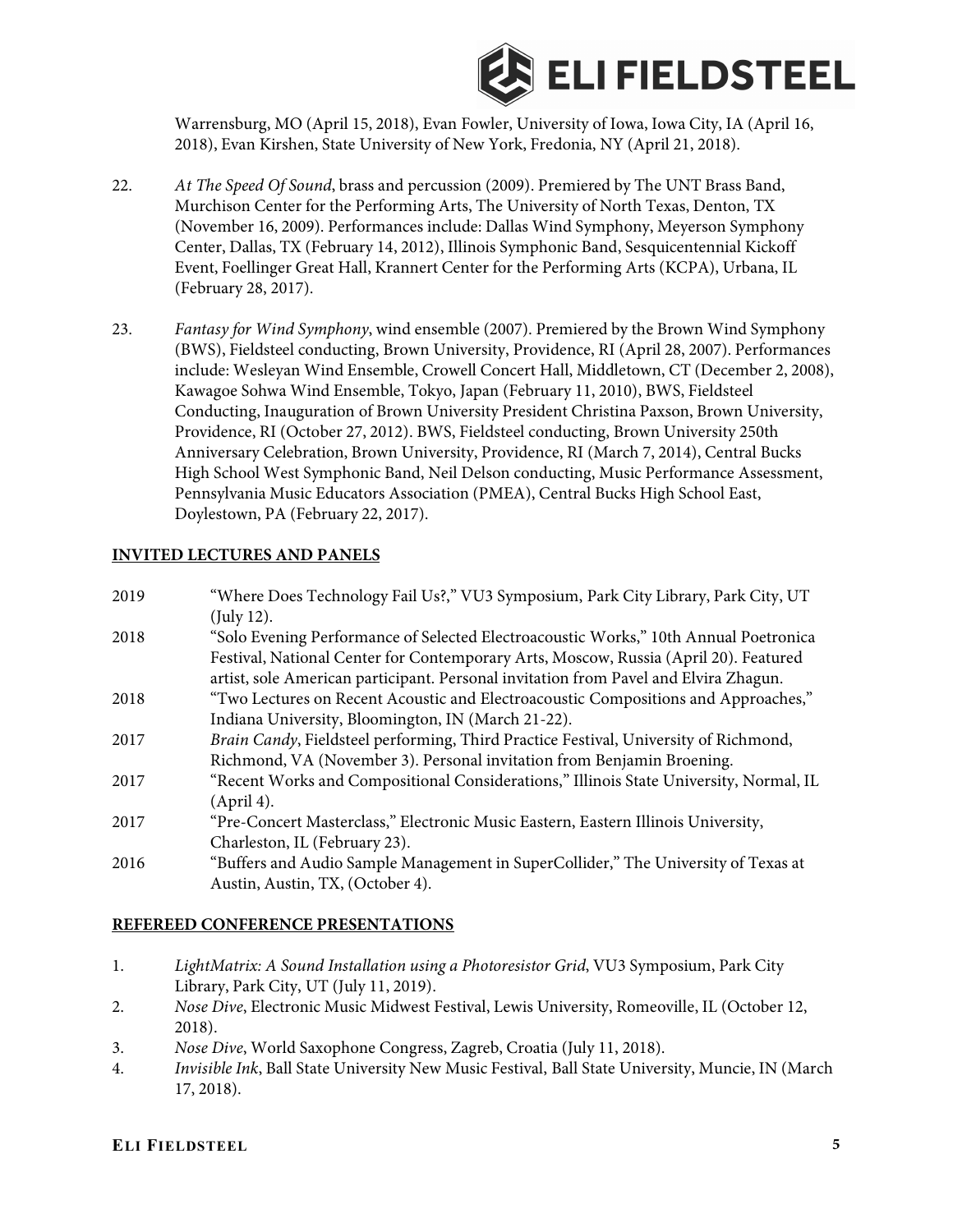

- 5. *Invisible Ink*, Electroacoustic Barn Dance Festival, Jacksonville University, Jacksonville, FL (February 8, 2018).
- 6. *Invisible Ink*, Electronic Music Midwest Festival, Kansas City Kansas Community College, Kansas City, KS (September 23, 2017).
- 7. *Brain Candy*, Electronic Music Midwest Festival, Lewis University, Romeoville, IL (October 13, 2016).
- 8. *Brain Candy*, National SEAMUS Conference, Georgia Southern University, Statesboro, GA (Feburary 13, 2016).
- 9. *Invisible Ink*, New York City Electroacoustic Music Festival (NYCEMF), Abrons Art Center, New York City, NY (June 21, 2017).
- 10. *Invisible Ink*, Society for Electro-Acoustic Music in the United States (SEAMUS) Conference, Saint Cloud State University, St. Cloud, MN (April 22, 2017).
- 11. "Perform.sc: A Generalized Performance Environment," Electroacoustic Barn Dance Festival, The University of Mary Washington, Fredericksburg, VA (October 2, 2015).
- 12. "SuperCollider Workshop," Electroacoustic Barn Dance Festival, The University of Mary Washington, Fredericksburg, VA (October 2, 2015).
- 13. *Fractus V*, International Computer Music Conference (ICMC), The University of North Texas, Denton, TX (September 29, 2015).
- 14. *Colliders*, Root Signals Festival, Jacksonville University, Jacksonville, FL (September 12, 2015).
- 15. *Colliders*, National SEAMUS Conference, Virginia Polytechnic Institute and State University, Blacksburg, VA (March 26, 2015).
- 16. *Fractus V*, Electronic Music Midwest Festival, Lewis University, Romeoville, IL (October 17 2014).
- 17. *Fractus III: Aerophoneme*, National SEAMUS Conference, Wesleyan University, Middletown, CT (March 28, 2014).
- 18. *Fractus I*, Electroacoustic Barn Dance Festival, University of Mary Washington, Fredericksburg, VA (November 8, 2013).
- 19. "Mashup Machine Improvisation," SuperCollider Symposium, University of Colorado at Boulder, Louisville, CO (May 23, 2013).
- 20. *Fractus IV: Bonesaw*, National SEAMUS Conference, McNally Smith College of Music, St. Paul, MN (April 18, 2013).
- 21. *Fractus I*, National SEAMUS Conference, Lawrence University, Appleton, WI (February 10, 2012).

# **SOUND RECORDINGS**

- 1. \**Interactions 2016*. As composer. Featuring *Fractus IV: Bonesaw*, Steve Parker, trombone. SEAMUS Records-191924747888, 2017
- 2. *METropolis, Volume 2.* As solo composer/performer on *Brain Candy*, Beneficence Records, 2017
- 3. *Music from SEAMUS Volume 26*. As solo composer/performer on *Brain Candy*, SEAMUS Records-EAM2017, 2017.
- 4. *Music from SEAMUS Volume 22.* As composer. Featuring *Fractus I*, Jared Broussard, trumpet. SEAMUS Records-EAM2013, 2013.

# **ELECTRONIC PUBLICATIONS**

1. "GranulatorEF: software tool for real-time sound processing." http://www.elifieldsteel.com/supercollider/projects. May 16, 2015.